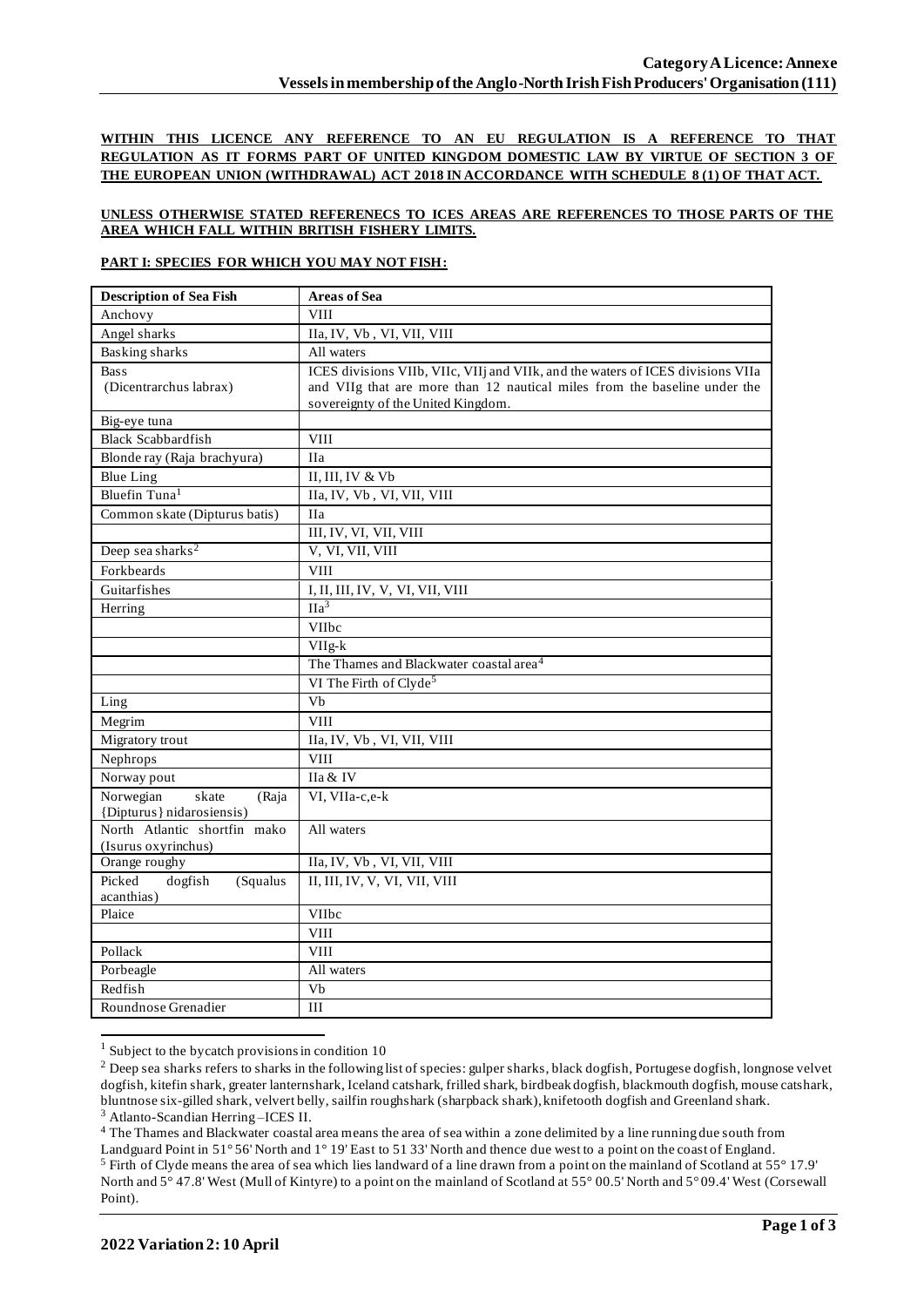| Salmon                                          | IIa, IV, Vb, VI, VII, VIII                   |  |  |  |  |  |
|-------------------------------------------------|----------------------------------------------|--|--|--|--|--|
| Sandeels                                        | Scottish Inshore Waters <sup>6</sup>         |  |  |  |  |  |
| Skates and Rays                                 | <b>VIII</b>                                  |  |  |  |  |  |
| Small-eyed<br>(Raja<br>ray<br>microocellata)    | IIa, IV, VIa, VIb, VIIa-c, VIIe and VIIh-k   |  |  |  |  |  |
| lanternshark<br>Smooth<br>(Etmopterus pusillus) | IIa, IV                                      |  |  |  |  |  |
|                                                 | I, V, VI, VII, VIII                          |  |  |  |  |  |
| Sole                                            | VIIbc                                        |  |  |  |  |  |
|                                                 | <b>VIII</b>                                  |  |  |  |  |  |
| Starry Ray (Amblyraja radiata)                  | IIa, IIIa, IV, VIId                          |  |  |  |  |  |
| Thornback ray (Raja clavata)                    | IIIa                                         |  |  |  |  |  |
| Tope shark (Galeorhinus galeus)                 | When taken with longlines in IIa, IV; and in |  |  |  |  |  |
|                                                 | I, V, VI, VII, VIII                          |  |  |  |  |  |
| Undulate Ray (Raja undulata)                    | VI                                           |  |  |  |  |  |
| White sharks                                    | IIa, IV, Vb, VI, VII, VIII                   |  |  |  |  |  |
| White Skate (Rostroraja alba)                   | VI, VII, VIII                                |  |  |  |  |  |
| Whiting                                         | <b>VIII</b>                                  |  |  |  |  |  |

# **SPECIES FOR WHICH YOU MAY NOT FISH CONTINUED**

| <b>SPECIES</b> | <b>SEA AREAS</b>                                                              |
|----------------|-------------------------------------------------------------------------------|
| Mackerel       | IVa Flexibility box <sup>7</sup> (Seasonal closure 15th February – 31st July) |

#### **PART II: QUOTA LIMITATIONS OF TAC STOCKS**

## **LICENCE HOLDERS ARE REMINDED THAT QUOTA LIMITS ARE IN LIVE WEIGHT.**

For the conversion factors that apply see the bottom of this Annexe.

| <b>TAC SPECIES</b>                  | <b>SEA AREA</b> | <b>QUOTA LIMIT</b><br>(per calendar month unless)<br>stated otherwise) |
|-------------------------------------|-----------------|------------------------------------------------------------------------|
| Tusk                                | <b>IIa</b>      | 0.1 tonne per trip                                                     |
| Blue Ling                           | IIa & IV        | 0.1 tonne per trip                                                     |
| Small-eyed ray (Raja microocellata) | VIIf-g          | 1.5 tonnes                                                             |

| <b>DEEP-SEA SPECIES</b> | SEA AREA              |
|-------------------------|-----------------------|
| Alfonsinos              | IV, Vb, VI, VII, VIII |
| Black scabbardfish      | IIa, IV, Vb, VI, VII  |
| <b>Forkheards</b>       | IIa, IV, Vb, VI, VII  |
| Red seabream            | VI, VII, VIII         |
| Roundnose grenadier     | IIa, IV, Vb, VI, VII  |

<sup>&</sup>lt;sup>6</sup> "Scottish inshore waters" means the sea adjacent to the coast of Scotland and to the landward of a limit of 6 nautical miles from the baseline from which the territorial sea is measured, up to the mean high water mark of ordinary spring tides.

 $^7$  Mackerel caught in ICES Division IVa in the periods between 1 August and 15 February shall be recorded against the Western mackerel quota. All other catches of mackerel in ICES Division IVa shall be recorded against the North Sea mackerel quota and shall be subject to any quota limitations set out at **Part II** of this **Annex**.